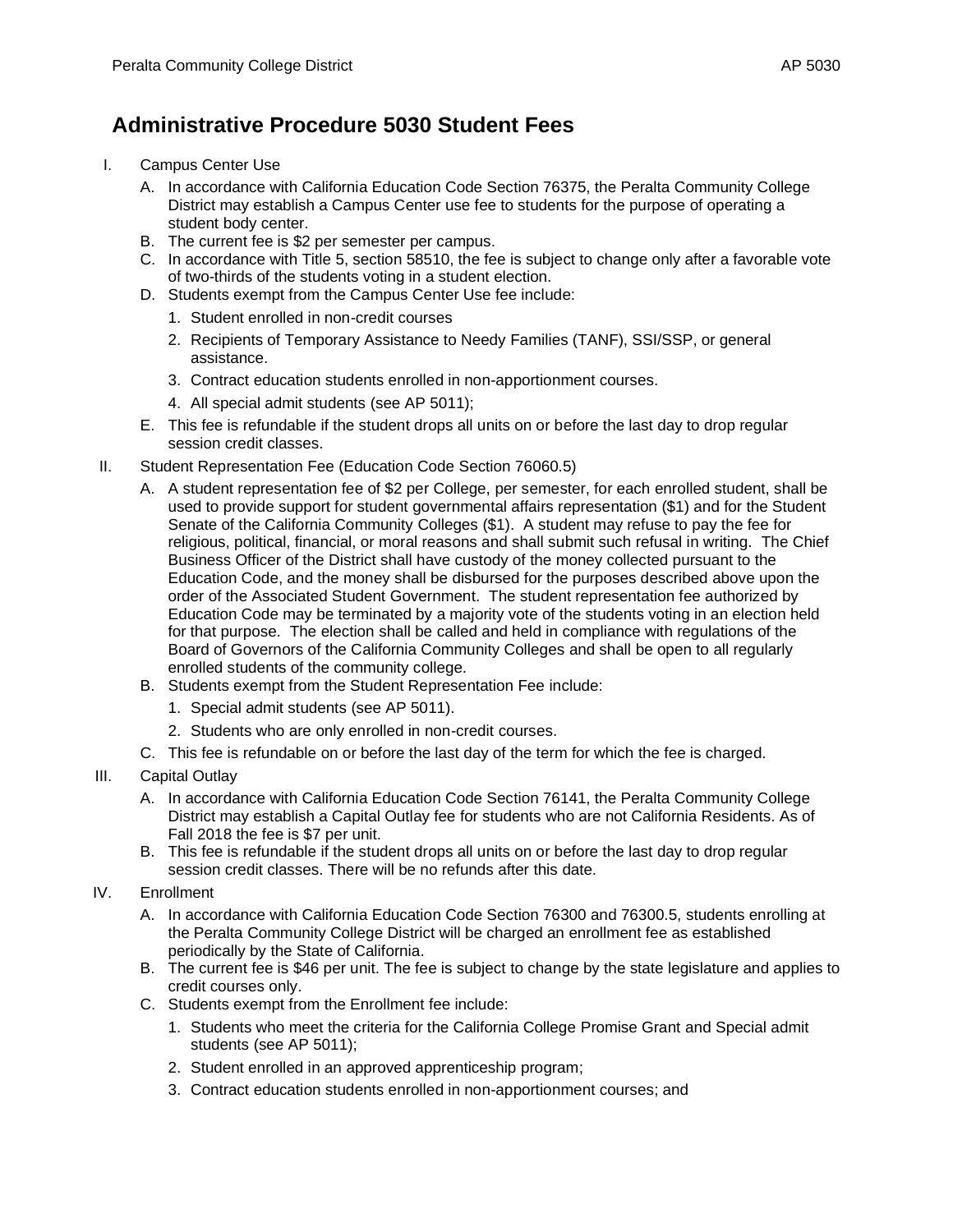- 4. Students who are only enrolled in non-credit courses.
- D. This fee is refundable if the student drops on or before the last day to drop regular session credit classes.
- E. Students who fail to pay the enrollment fee or non-resident tuition by two weeks before the semester start date shall be dropped from their classes for non-payment of fees. Students who enroll in classes subsequent to two weeks before the semester start date, but do not pay the enrollment fee, will be subject to the penalties described in Board Policy 5035 as of the first day of classes. The only possible exemptions from the mandatory drop and/or penalties for nonpayment are listed in section IV.C above and section XII below.
- F. The Vice Chancellor of Finance and Administration is authorized to participate in the state Chancellor's Tax Offset Program (COTOP) in order to recover outstanding student debts.
- V. Health Fee
	- A. In accordance with California Education Code Section 76955, the Peralta Community College District may establish a student health fee.
	- B. The current fee is \$18 per Fall and Spring semester and \$15 per Summer semester. The fee is subject to increase by the same percentage increase as the Implicit Price Deflator for State and Local Government Purchase of Goods and Services. Whenever the calculation produces an increase of \$1 above the existing fee, the fee may be increased by \$1.
	- C. Students exempt from the Health fee include:
		- 1. Students who depend exclusively upon prayer for healing in accordance with the teachings of a bona fide religious sect, denomination, or organization (documentation required);
		- 2. Students who are attending college under an approved apprenticeship training program;
		- 3. Contract education students enrolled in non-apportionment courses;
		- 4. Special admit students enrolled in 11 to15 units or less (see AP 5011); and
		- 5. Students who are only enrolled in non-credit courses.
	- D. This fee is refundable if the student drops all units on or before the last day to drop regular session credit classes
- VI. International Application Fee
	- A. In accordance with California Education Code Section 76142, the Peralta Community College District may establish an International Application Fee.
	- B. The application fee is due and payable with submission of an application for admission into one of the Peralta Community College District's Colleges by an international applicant.
	- C. This \$50 fee is non-refundable.
- VII. International Student Health Insurance Fee
	- A. In accordance with California Education Code Section 70902(b)(9), the Peralta Community College District may establish a health insurance fee for nonresident students who are both citizens and residents of a foreign country.
	- B. All international students with an F-1 Status will be automatically enrolled in the Peralta International Student Health Insurance Plan.
		- 1. Students engaged in Post-Completion Optional Practical Training (OPT) have the option to opt into the health insurance plan. These students are required to enroll directly with the health insurance provider for the months in which they are applying and approved for Post-Completion OPT.
		- 2. The Office of International Education will have this information and forms available on its website.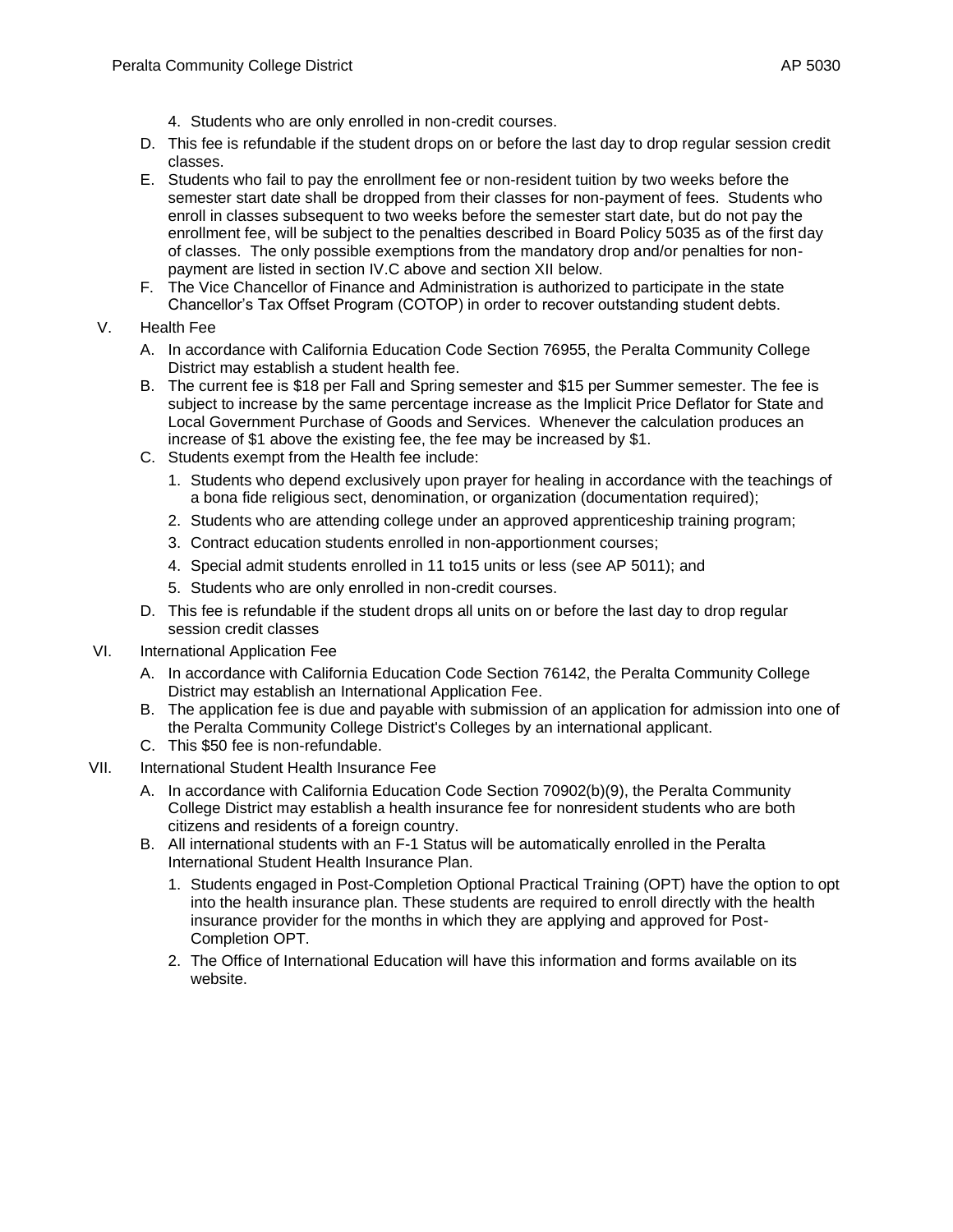- C. The current fees are posted in the class schedule and on the Office of International Education's website. Fees are subject to change per contract renewal.
- D. This fee is only refundable if students have pre-existing health coverage through a governmental agency in their country of residency.
- E. Students must pay the International Student Health Insurance fee prior to enrollment in a payment plan. Students cannot include this fee in a payment plan.
- VIII. Non-Resident Tuition (Out of State and/or International)
	- A. In accordance with California Education Code Section 76140 and 7600.5, Title 5 Sections 58500 and 58509, the Peralta Community College District is required to charge Non-Resident Tuition for students classified as a non-residents.
	- B. Non-Resident Tuition will be set by the Board of Trustees no later than February 1 for the succeeding fiscal year. The fee will be calculated by a formula in accordance with the Education Code and follow the guidelines of the California Community College Budget and Accounting Manual in determining the District's full expense of education. The non-resident tuition fee thus established will be published in the College catalog, Schedule of Classes, and online.
	- C. As of Fall 2019, the fee is \$265. The fee is subject to change by the state legislature and applies to credit courses
	- D. Students exempt from Non-Resident Tuition include:
		- 1. California State Residents.
		- 2. Students taking noncredit courses.
		- 3. Students who are members of the Armed Forces of the United States stationed in this state on active duty.
		- 4. A student who is a natural or adopted child, stepchild, or spouse, who is a dependent of a member of the armed forces.
		- 5. Students enrolled in an approved apprenticeship program.
		- 6. Contract education students enrolled in non-apportionment courses.
		- 7. Students who attended high school in California for three or more years and graduated from a California high school or attained the equivalent thereof. In the case of a person without lawful immigration status, the student must file an affidavit with the institution of higher education stating that the student has filed an application to legalize his or her immigration status, or will file an application as soon as he or she is eligible to do so. (Education Code 68130.5).
		- 8. Any student who meets the following requirements:
			- a. demonstrates financial need;
			- b. has a parent who has been deported or was permitted to depart voluntarily;
			- c. moved abroad as a result of that deportation or voluntary departure;
			- d. lived in California immediately before moving abroad;
			- e. attended a public or private secondary school in the state for three or more years; and
			- f. upon enrollment, will be in his or her first academic year as a matriculated student in California public higher education, will be living in California, and will file an affidavit with the District stating that he or she intends to establish residency in California as soon as possible.
	- E. This fee is refundable if the student drops on or before the last day to drop regular session credit classes.
- IX. Parking Fee
	- A. In accordance with California Education Code Section 76360, Peralta Community College District may establish a Parking fee.
	- B. The fee schedule is as follows:
		- 1. \$2 per day (exact change only);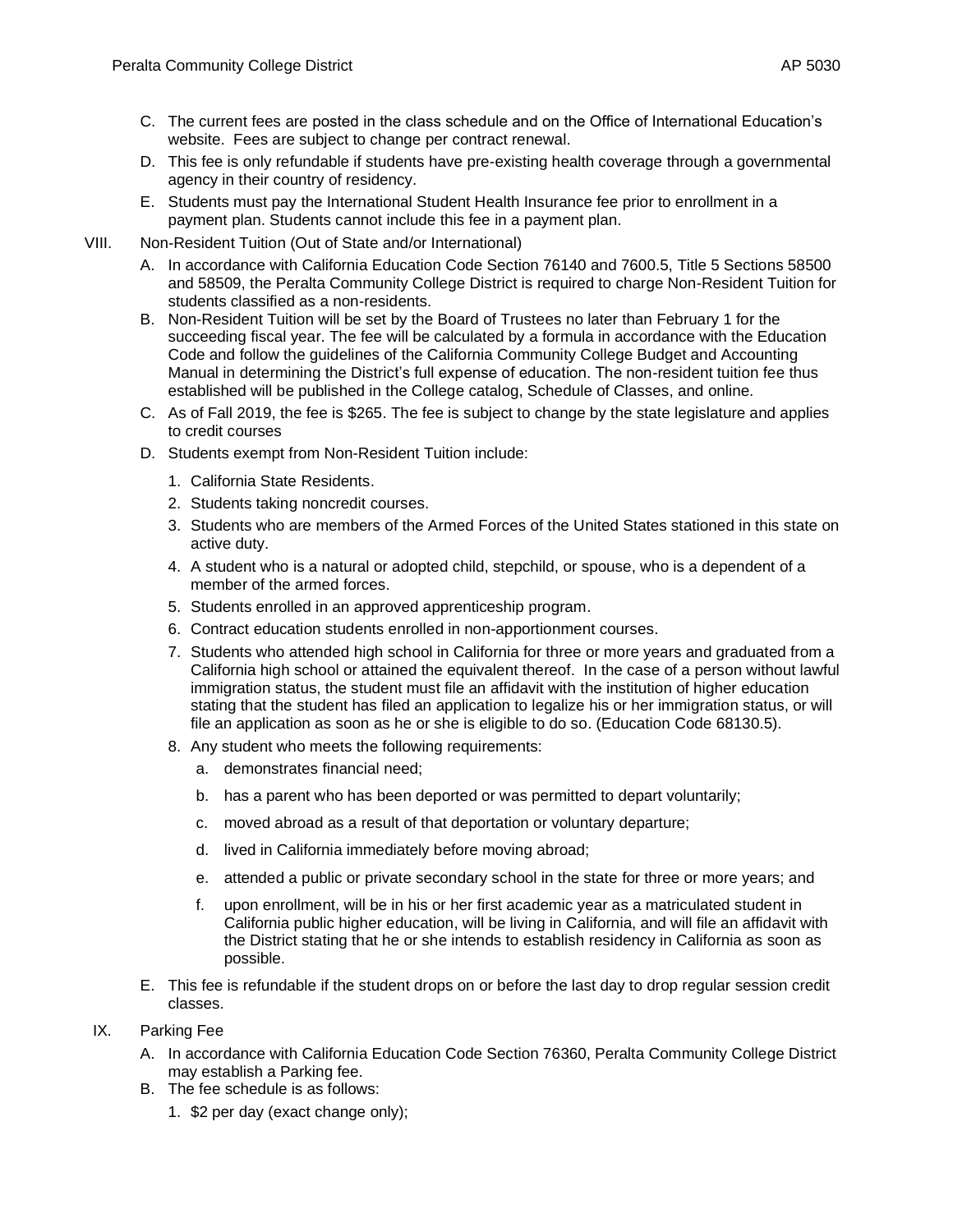- 2. A student decal for enrolled/registered students may be required;
- 3. \$40 permit per Fall and Spring semester for students enrolled in less than 6 units;
- 4. For students enrolled in 6 units or more, the parking fee is as follows: Fall 2019 – Spring 2020: \$27.21
- 5. \$20 permit per Fall and Spring semester for low-income students; A low-income student is defined as a person who demonstrate(s) financial need under federal standards or income standards established by the Board of Governors and students receiving benefits under the Temporary Assistance to Needy Families Program (formerly Aid to Families with Dependent Children), the Supplemental Security Income/State Supplemental Payment Program or a general assistance program. \$20 permit per Summer semester for all students;
- 6. \$10 permit per Fall and Spring semester for students with motorcycles; and
- 7. \$5 for permit per Summer semester for students with motorcycles.
- X. Refund Processing Fee

In accordance with Section 58508 of Title 5 of the California Code of Regulations, the Peralta Community College District may retain a maximum of \$10 from enrollment fees as a refund processing fee.

- XI. Transcript Fee
	- A. In accordance with California Education Code Section 76223, the Peralta Community College District is authorized to charge a Transcript Fee for furnishing copies of student records.
	- B. Students must pay all outstanding debts to the college prior to release of transcripts, including fees owed for the current semester.
	- C. Transcripts are ordered:
		- 1. In person at the campus Admissions & Records offices;
		- 2. In person at the District Admissions & Records office;
		- 3. Online via TranscriptsPlus®;
		- 4. By Mail. Students can fill out a transcript request form available on Admissions & Records website and mail the request with payment to any Admissions & Records Office.
	- D. The transcript fee schedule is as follows:
		- 1. First 2 transcripts are free;
		- 2. Additional transcripts (3rd transcript and subsequent transcripts) are \$6 per transcript.
	- E. Expediting fees are optional but will be charged in addition to the transcript fee if the student requests expedition. The following expediting fee schedule includes the \$6 transcript fee when applicable:
		- 1. Pick-Up in District Admissions Office
			- a. First 2 transcripts, \$6 per transcript
			- b. Third transcript or subsequent, \$12 per transcript
		- 2. Same Day Transcripts
			- a. First 2 transcripts, \$19 per transcript
			- b. Third transcript or subsequent, \$25 per transcript.
	- F. Once ordered, transcripts are mailed within 2-5 business days unless expedition is requested. Records prior to Fall 1970 may take up to 15 business days for processing.

Expedited orders are as follows:

- 1. Pick-Up in District Admissions Office orders are available for pick up within 2 business days.
- 2. Same day orders are available within 2 hours.
- 3. Same day orders can only be requested in person at the District Admissions and Records Office.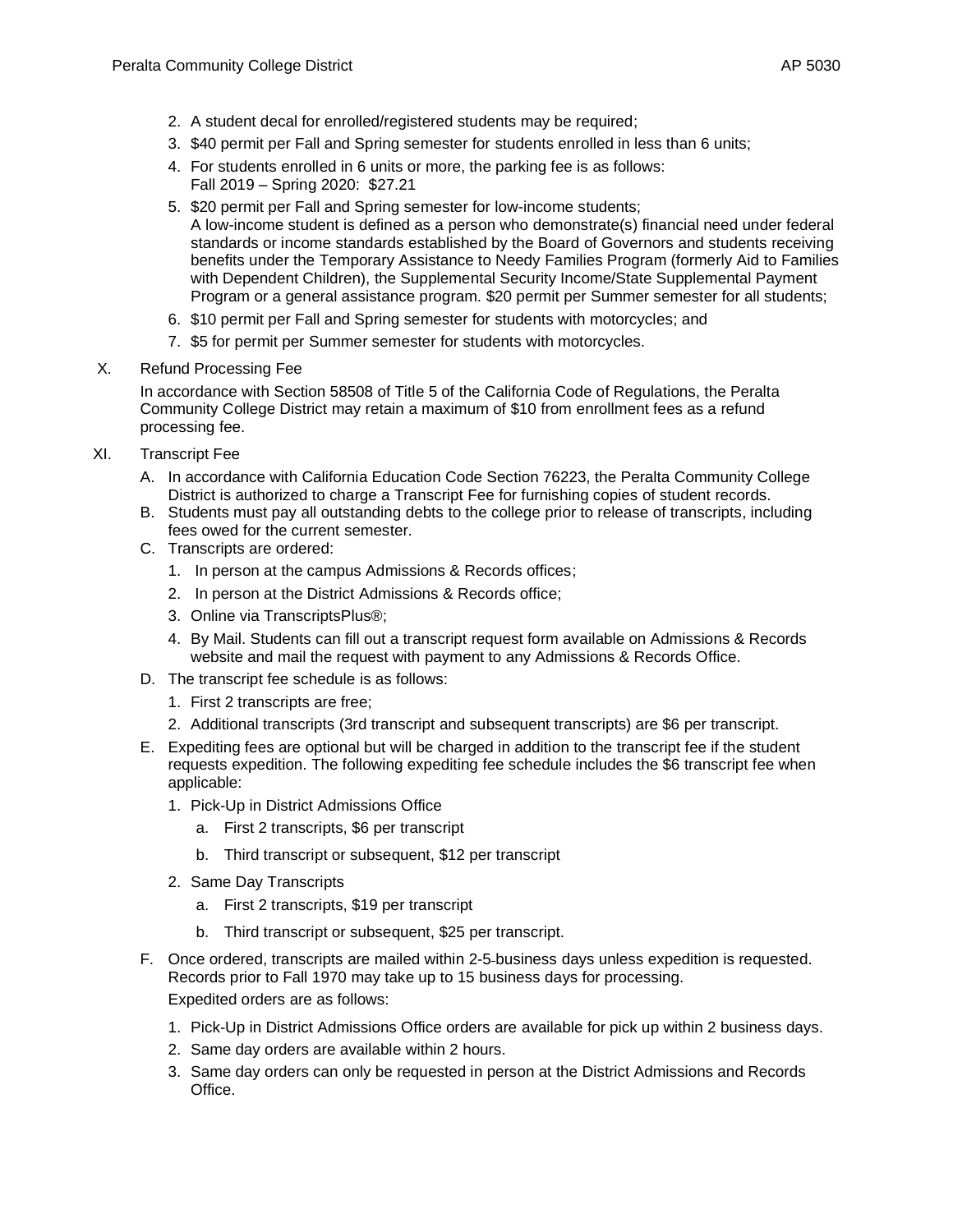- G. Express shipping is optional and only available with online ordering via TranscriptsPlus®. The following fees will be charged in addition to the transcript fees if the student requests express delivery via Federal Express.
	- 1. Federal Express domestic delivery to main 48 states: \$20.00 per order
	- 2. Federal Express domestic delivery to Alaska or Hawaii: \$23.00 per order
	- 3. Federal Express international delivery: \$43.00 per order
- XII. Other Fees as allowable by Law. Material Fees are described in AP 5031.
- XIII. Waiver of Fees

The District may waive enrollment fees which were not collected in a previous session where the enrollment fees were not collected as a result of the District's error in awarding a California College Promise Grant (formerly known as Board of Governors Fee Waiver) to an ineligible student and not through the fault of the student, and to collect the enrollment fee would cause the student undue hardship.

- XIV. Installment Payment Plan
	- A. Students in the Peralta Community College District may opt to pay their non-resident tuition or enrollment fee through an installment payment plan.
	- B. Students who owe fees from the current or previous terms may opt to pay these fees through an installment payment plan. Students are required to pay at least \$25 of their owed fees and develop an installment payment plan prior to enrolling in classes. Students can only participate in one payment plan.
	- C. New foreign students are required to pay at least the non-resident tuition for 12 units plus all other required fees for both the fall and spring semesters prior to enrollment in their first-year classes.
	- D. The payment plan will be interest free.
	- E. The payment plan will include the specific amount and due date for each installment. All of the payments will be completed within the term for which the enrollment is made.
	- F. Failure to make timely payments will subject the student to the penalties described in Board Policy 5035.

References:

Title 5 Section 51012, 58520, 58629

Education Code Section 70902(b)(9); 76300; 76300.5; 66025.3, 68120 and Education Code section 76004

California Community College Chancellor's Office Student Fee Handbook ACCJC Accreditation Standard I.C.6

Approved by the Chancellor: October 18, 2012 Revised and approved by the Chancellor: February 19, 2013 Revised and approved by the Chancellor: March 8, 2013 Revised and approved by the Chancellor: April 11, 2014 Revised and approved by the Chancellor: October 25, 2014 Revised and approved by the Chancellor: March 5, 2015 Revised and approved by the Chancellor: August 13, 2015 Revised and approved by the Chancellor: October 21, 2015 Revised and approved by the Chancellor: February 11, 2016 Revised and approved by the Chancellor: June 14, 2016 Revised and approved by the Chancellor: September 28, 2016 Revised and approved by the Chancellor: January 9, 2017 Revised and approved by the Chancellor: March 6, 2017 Revised and approved by the Chancellor: May 3, 2017 Revised and approved by the Chancellor: November 16, 2018 Revised and approved by the Chancellor: May 21, 2019 Revised and approved by the Chancellor: November 28, 2019 Revised and approved by the Chancellor: February 12, 2020